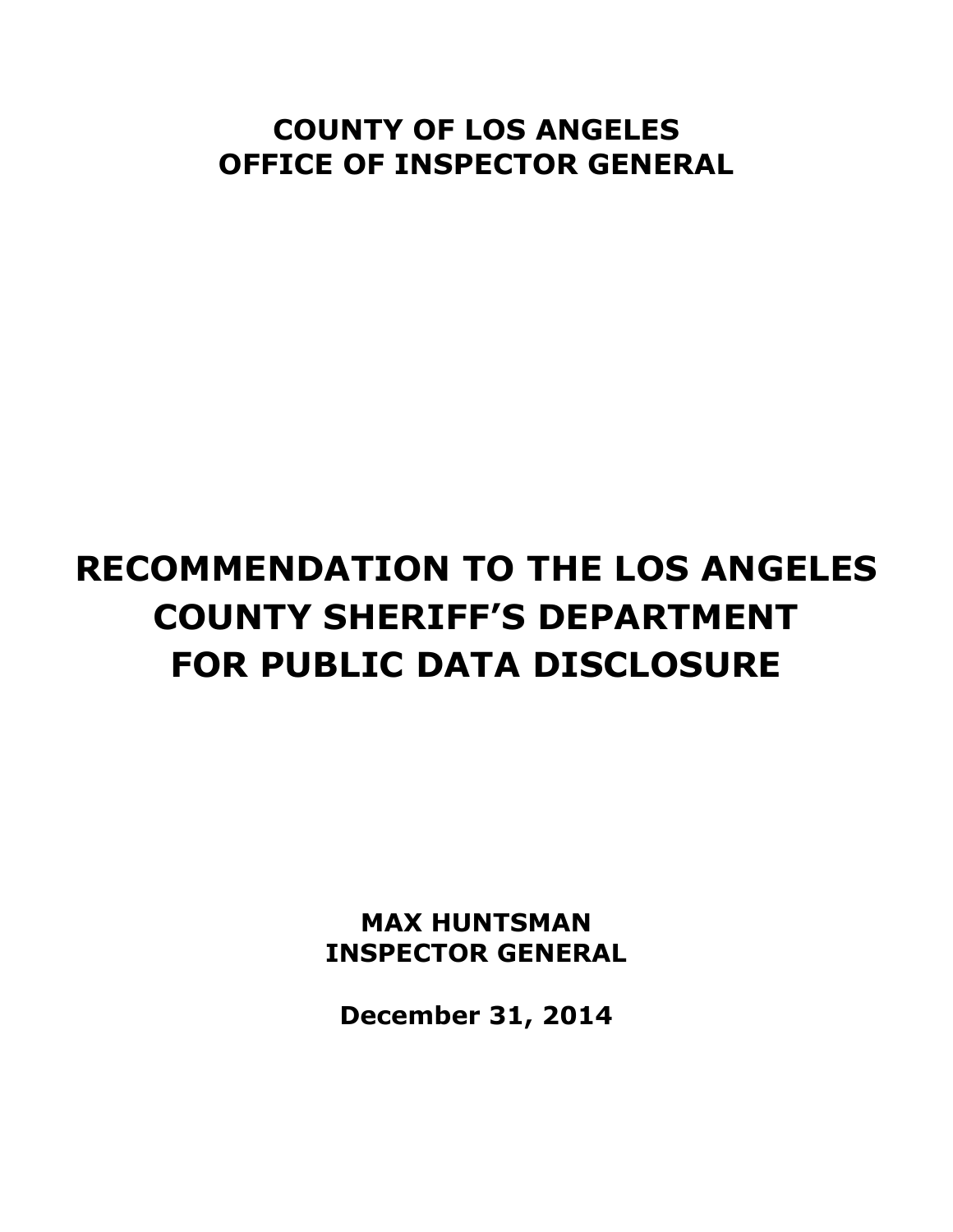# Recommendation to Los Angeles County Sheriff's Department for Public Data Disclosure

### I. Recommendation

Peace officers serve as the face of government in any country. Americans in particular rely on our peace officers to give our democratic rights meaning by fairly executing the laws we pass. The public has a right and a need to know that this reliance is well placed and, in recent years, has demanded increased transparency in police operations. Public disclosure of data is an important component of a transparent and open police force.

The law in California, and elsewhere, places limits on what police agencies may disclose to the public, particularly with respect to the disciplining of officers. However, police departments across the country have found their relationship to the communities they serve can be greatly strengthened by sharing as much information as possible and California law authorizes the sharing of such data when it does not disclose personnel information linked to particular officers. The number of police agencies that publicly disclose data and statistics about complaints, force and shootings is on the rise. The Office of Inspector General (OIG) recommends that the Los Angeles County Sheriff's Department (hereafter, LASD or "the Department") regularly disclose data on civilian complaints, use of force, discipline imposed and deputy involved shootings.

The LASD currently provides local and county-wide crime statistics but does not provide detailed information on a regular basis to the public about deputy-involved shootings, discipline of employees and complaints by members of the public, including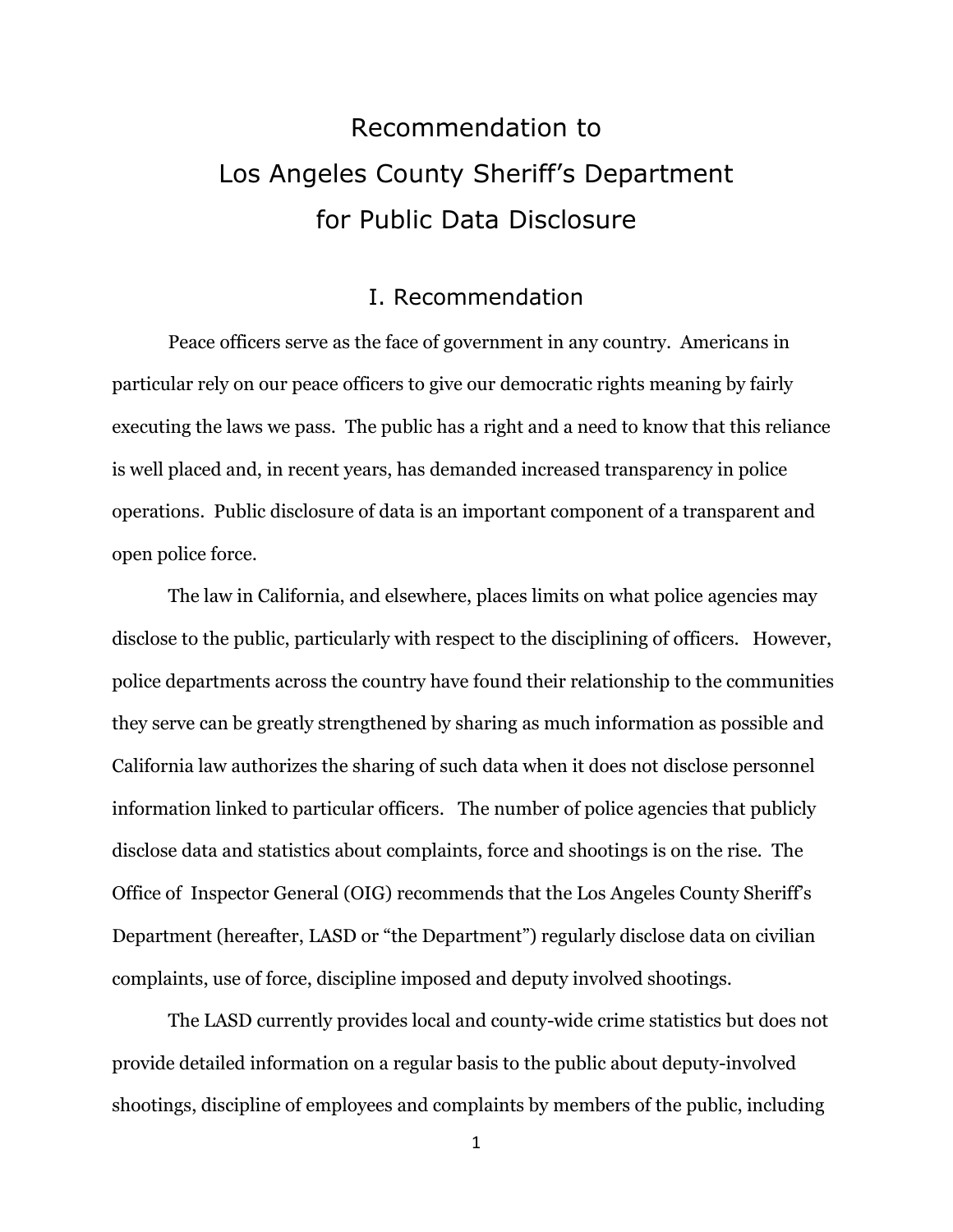those who are incarcerated. In this regard, the Department is not keeping pace with law enforcement best practices employed by many of the other major law enforcement agencies in California and across the country. Current circumstances, however, create a timely opportunity for the LASD to take significant steps toward transparency. The Department recently created the Internal Monitoring, Performance Audits and Accountability Command (IMPAAC) unit which can facilitate collating and disclosing data with greater openness. This unit is budgeted with the resources needed to conduct audits, gather statistical data and publish the aforementioned information to the public.

We recommend that the Sheriff's Department take this opportunity to formulate a comprehensive transparency plan with a reasonable timeline of objectives. The plan should comply with the Peace Officers Bill of Rights. The type of information provided should cover the following areas at a minimum:

- Deputy-involved shootings, including details such as the number of deputies involved, and their length of service.
- Other "category 2" and "3" uses of force, including head strikes with weapons, knees or shod feet, canine bites, and any force resulting in broken bones, hospital admittance or death, as well as the injuries sustained, the number of deputies involved, and the method of force. 1
- Complaints against officers and other employees, including numbers, category of employee, types of complaints, types of investigation conducted, findings of investigations, corrective action taken.

<sup>1</sup> Category 1 uses of force are not included in this recommendation: these are defined in the Department's Use of Force Manual as the following uses of force when they do not result in injury: searching and handcuffing techniques, hobbling, control holds and come-alongs, when resisted; take downs; and use of aerosols or OC spray or powder when the suspect is not hit by a projectile and where the use causes no lasting pain.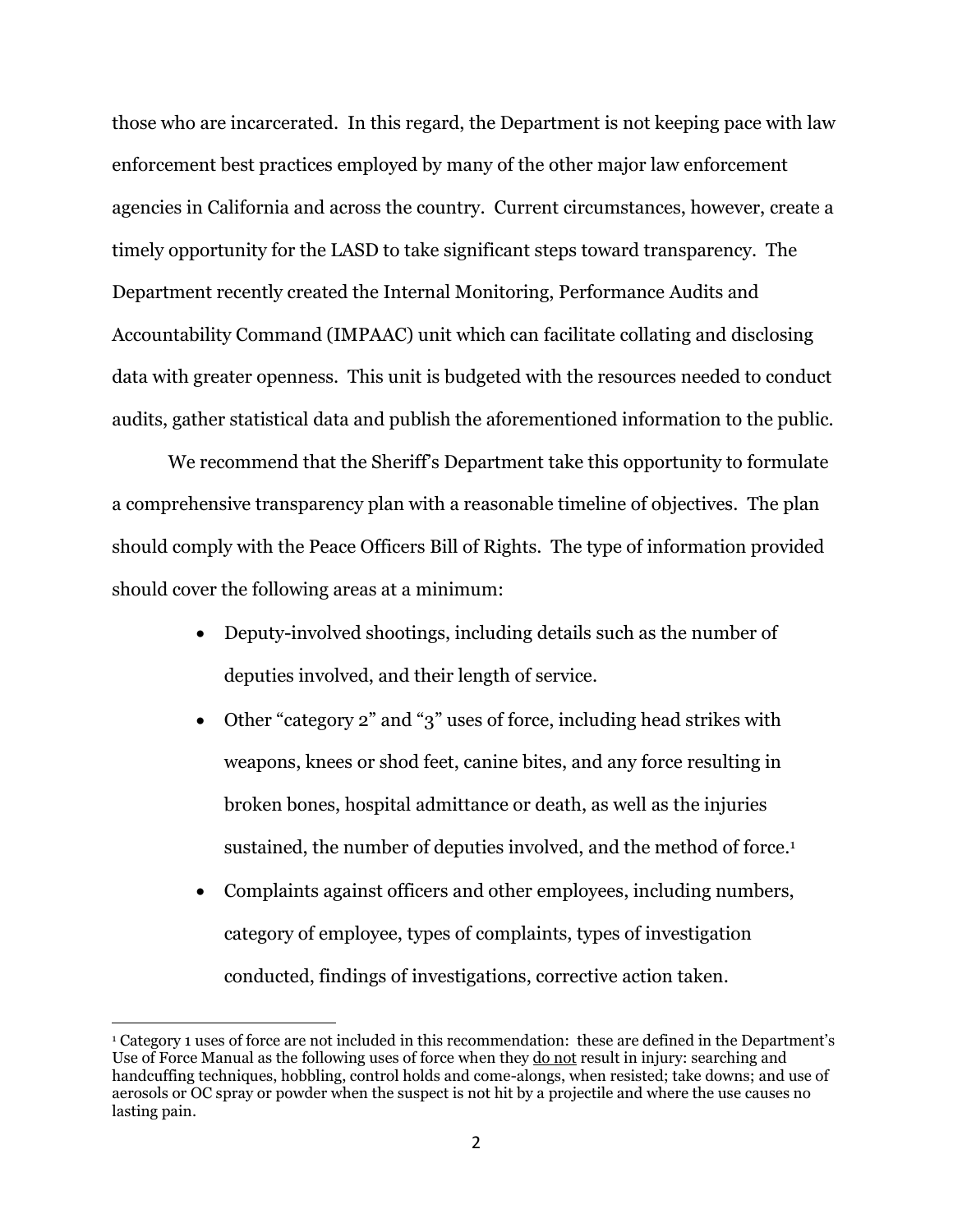Where appropriate, the data should include any information which the Department has available, may lawfully provide, and which the public might consider relevant, such as geographic distribution, ethnicity of involved parties, or other surrounding circumstances.

The OIG further recommends that the transparency plan include a clear, userfriendly design for public disclosure of this information either through the Sheriff's lasd.org website or through a linked, related stand-alone website created for this purpose. Information should be provided for past years to enable the public to place the data in context and form its own opinions about year to year changes and trends.

### II. Importance of Data Sharing

The effectiveness of law enforcement in its mission is tempered by the trust and confidence of the community it serves. This trust tends to increase where communities view their local law enforcement agency as a partner and protector of their constitutional, individual and collective rights rather than as a group of strangers limiting or violating those rights. Today it is not uncommon to hear skepticism about a law enforcement agency investigating its own personnel following a critical incident. California law requires that police agencies investigate the conduct of their officers, so it is imperative that those investigations be thorough and fair and that the public know as much about the process as possible. The more transparent an agency can be with the public it serves, the more trust it will garner with its constituents.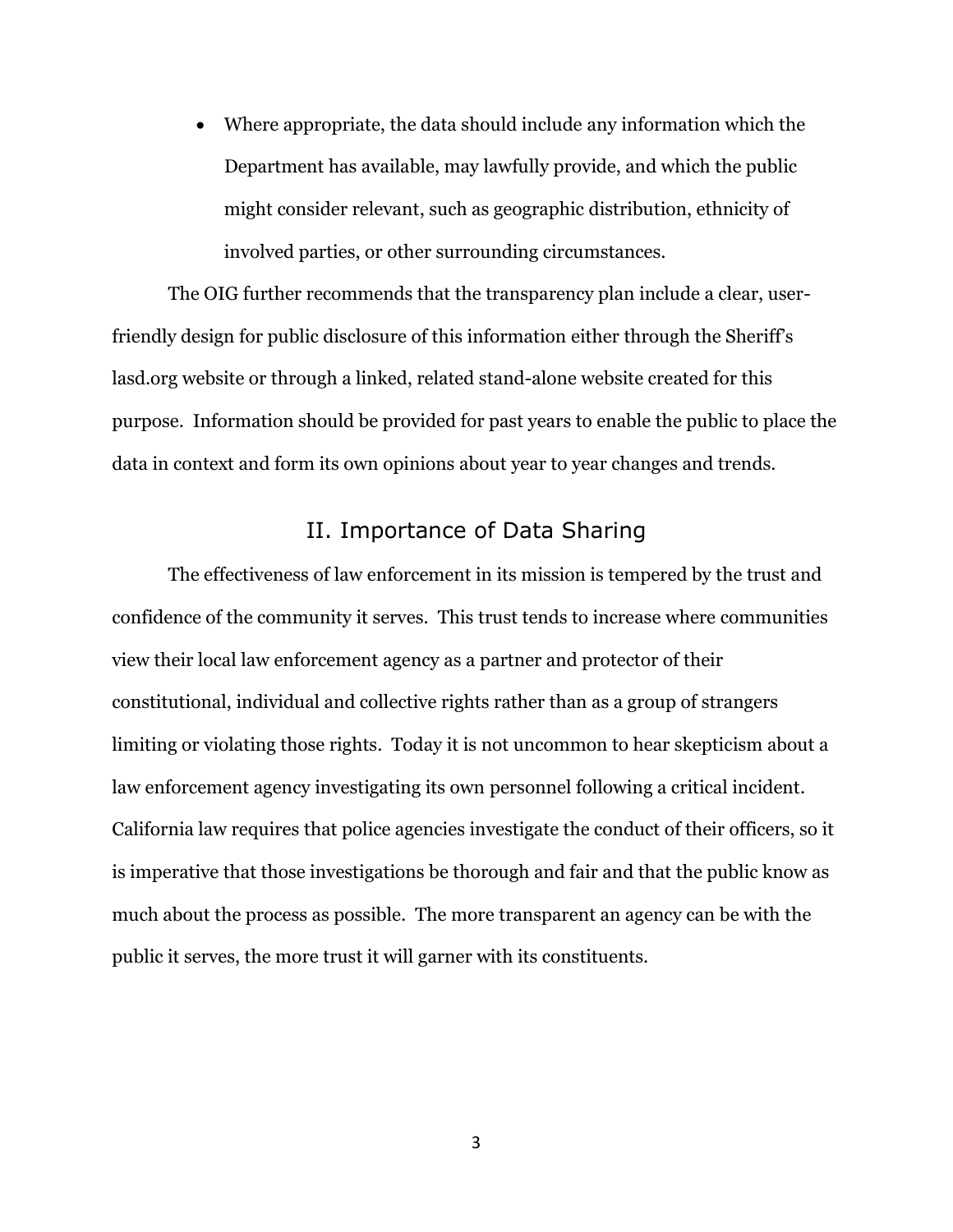With national attention recently focused on officer involved shootings and use of force, there is a perceived lack of transparency regarding how often deadly force is used by law enforcement.<sup>2</sup>

The leading national association of law enforcement chief executives has observed that disclosure of information to the public is a critical law enforcement responsibility:

While the sophistication and level of detail of these summary reports vary considerably by department, providing such reports is sound public policy. The very availability of this summary information sends an important message of transparency and accountability to the public. With the summary information in hand, the public can better understand the workings of the complaint process. If the summary report contains monthly, quarterly, or yearly comparisons, then the public is able to assess whether complaints are generally on the rise or dropping. If the summary report breaks down particular types of complaints, such as rudeness or excessive force, by time period, then the public is able to make similar assessments at a more detailed level.<sup>3</sup>

Transparency is consistent with the LASD's core values, which include "holding ourselves and each other accountable for our actions at all times." There is a burgeoning effort to bring greater transparency to local government. According to a 2010 study by the Pew Research Center, "61 percent of Americans either looked for information or completed a transaction on a public agency website in the 12 months before the study." More than a third of Americans (35%) "researched official documents and/or agency statistics." Thus an effective website "is an opportunity to provide raw information and also to provide the public with background information on what the numbers mean for

<sup>2</sup> Lowery, "How many police shootings a year? No one knows," *Washington Post,* September 8, 2014; Fischer-Baum, "Nobody Knows How Many Americans the Police Kill Each Year," *FiveThirtyEight Politics,* August 19, 2014; Tedford and Favot, "Graphic: The numbers on Los Angeles' officer-involved shootings," *Los Angeles Daily News*, August 16, 2014.

<sup>3</sup> International Association of Chiefs of Police, *Protecting Civil Rights: A Leadership Guide for State, Local, and Tribal Law Enforcement*, September 2006, p. 104.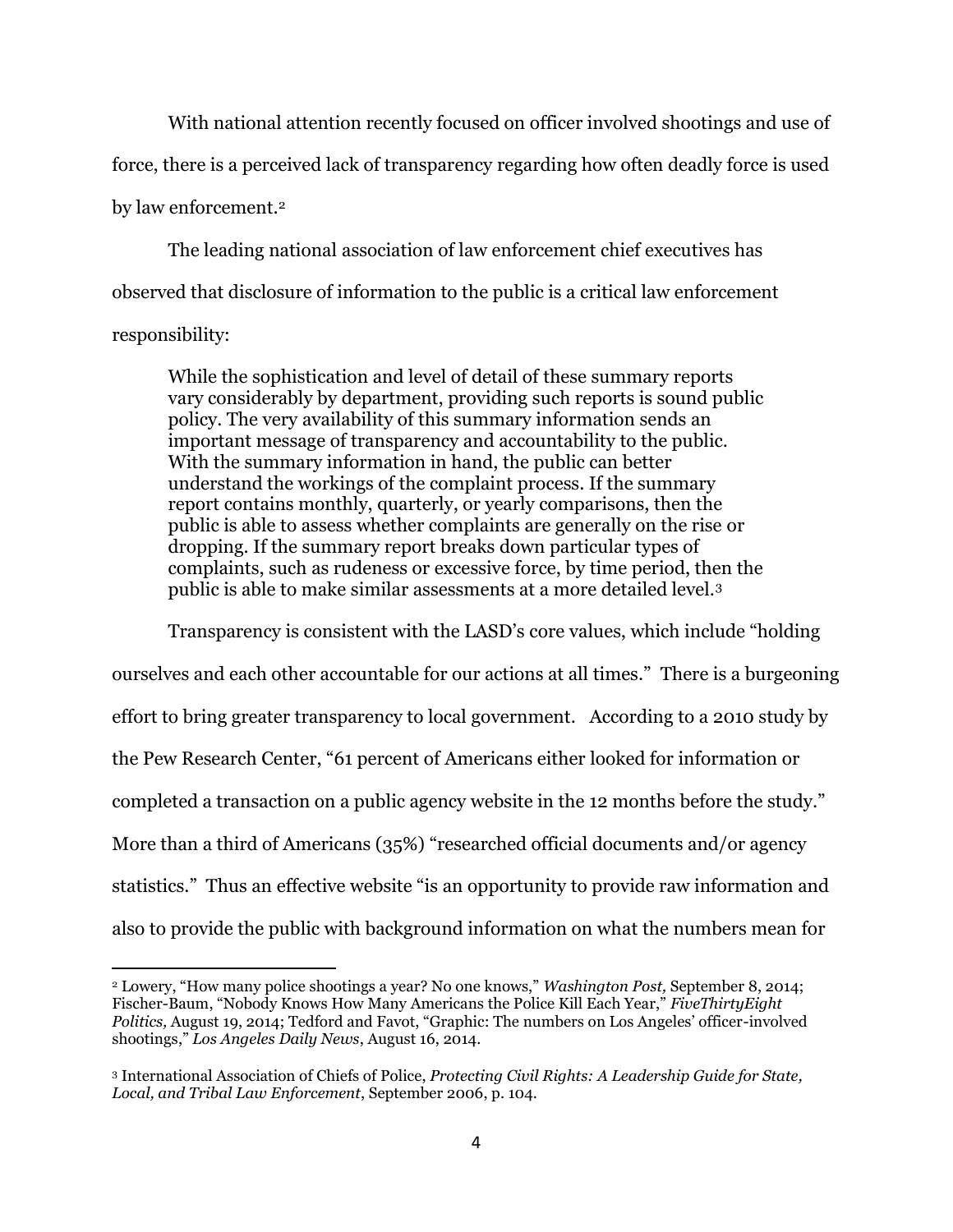the services they receive and how to participate in the decision-making process if they choose." <sup>4</sup> For the LASD to provide meaningful information to the public, the information should be easily located and regularly updated.

A fair, robust and transparent complaint process is also a critical component for building community trust and enhancing accountability:

It is imperative to not only have procedures in place for fairly and impartially accepting, processing, and investigating complaints concerning allegations of employee misconduct but also to inform all police employees and the public of that process (*Citation Omitted*). "An accessible, fair, and transparent complaint process is the hallmark of police responsiveness to the community" (*Citation Omitted*). It is incumbent on the police department to make its citizens aware that a complaint process exists, how to file a complaint, and how the agency processes and investigates complaints.<sup>5</sup>

Taking complaints and investigating them thoroughly are just the first steps in

agency accountability. "[O]pen data … can bridge the often too-large gap between the

public and government."<sup>6</sup> National law enforcement organizations also urge that

departments then make information about complaints readily available to the public:

Additionally, by tracking the complaint process and analyzing the data from it, agencies can produce comprehensive, clear, and informative summary reports to disseminate to the public. [T]hese summary reports should be widely disseminated, "sending a message of transparency and accountability to the public" (citation omitted).<sup>7</sup>

 $\overline{a}$ <sup>4</sup> *Local Agency Website Transparency Opportunities*, Institute for Local Government, June 2012.

<sup>5</sup> International Association of Chiefs of Police, *Building Trust Between the Police and the Citizens They Serve*, p. 20.

<sup>&</sup>lt;sup>6</sup> Shaw, Emily, *How do we improve open data for police accountability?* Sunlight Foundation (Dec. 5, 2104) < <http://sunlightfoundation.com/blog/2014/12/05/> how-do-we-improve-open-data-for-police-accountability/>

<sup>7</sup> International Association of Chiefs of Police, *Building Trust Between the Police and the Citizens They Serve*, p. 32. CALEA refers to The Commission on Accreditation for Law Enforcement Agencies, Inc., a private accreditation organization.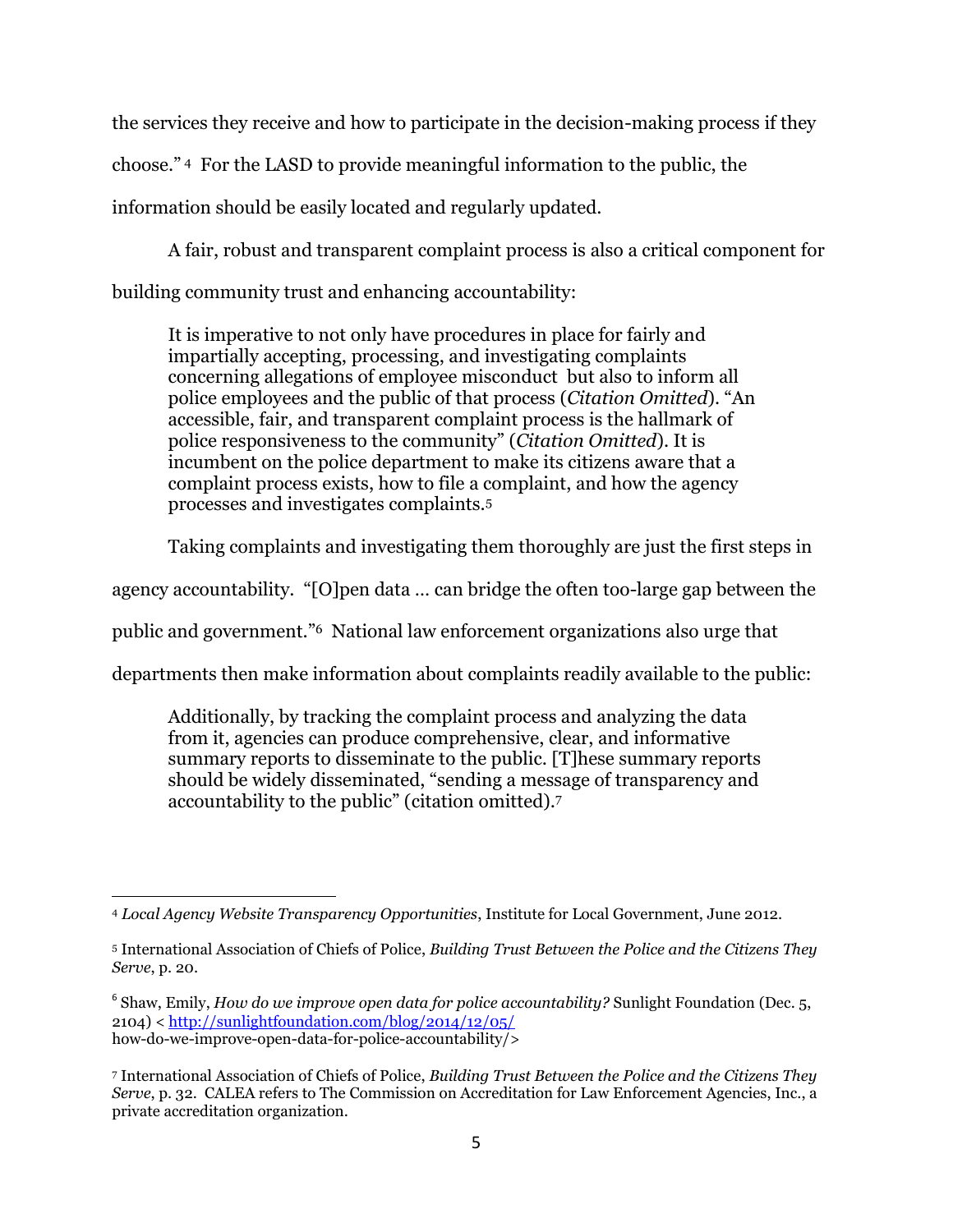True transparency requires more than a police department reporting data it has collected itself. The national best practice for transparency includes external monitoring with complete access and some form of civilian oversight such as the civilian commission currently being planned. However, comprehensive and readily available data is an important element as well.

## III. Legal Framework

California law protects the confidentiality of some law enforcement information and restricts disclosure to the general public of "personnel records" relating to a particular officer which have been broadly defined to include "[c]omplaints or investigations of complaints, concerning an event or transaction in which he or she participated, or which he or she perceived, pertaining to the manner in which he or she performed his or her duties" (Cal. Pen. Code § 832.8(e)). California Penal Code section 832.7(c) specifically allows for a department to "disseminate data regarding the number, type, or disposition of complaints (sustained, not sustained, exonerated, or unfounded) made against its officers if that information is in a form which does not identify the individuals involved." Outside of this section, there is no legal mandate for law enforcement agencies to retain or disclose use of force statistics, including deputy/officer involved shootings. However many law enforcement agencies disclose to the public (either by request or on their websites) detailed data regarding complaints (number and type), discipline of officers, use of force statistics, and deputy/officer involved shootings. Courts have commented upon the obligations of a law enforcement agency to strive to provide public information as well as the California Constitution's admonition to provide access to information concerning the conduct of "the people's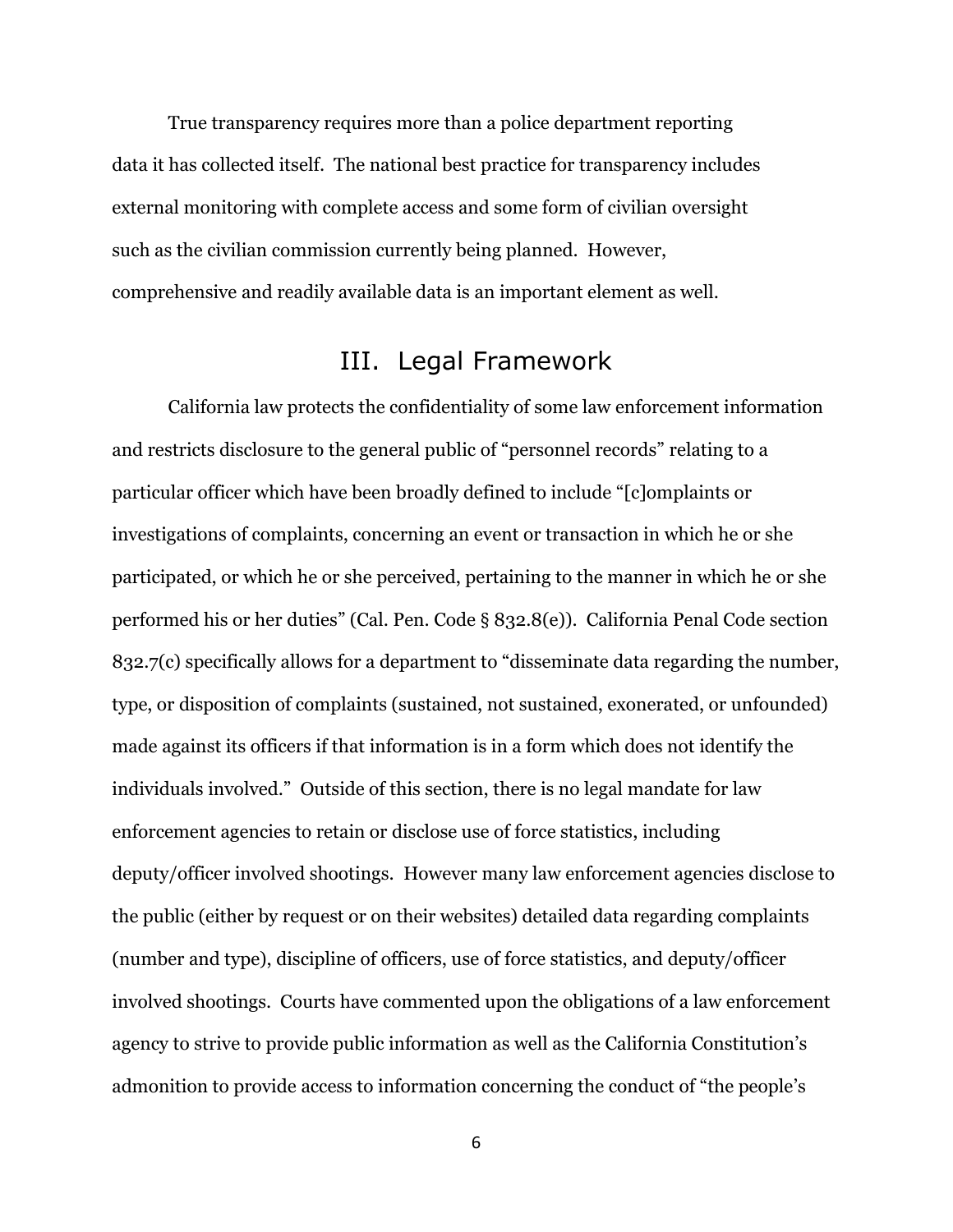business" within the bounds of statutory protections for privacy. See e.g., *Copley Press, Inc. v. Superior Court* (2004) 39 Cal. 4th 1272, 1300.

The OIG concludes that the LASD is neither constrained from nor required by law to disclose the information we discuss in this report but there are ample public policy reasons to do so.

## IV. Review Process

Our review of this matter included interviews with officials from the LASD, review of documents provided by the LASD and review of websites of other law enforcement agencies both inside and outside California. Through these activities we:

- Identified the two broad areas of data which should be accessible: use of force and public complaints. 8
- Identified the largest police departments and sheriff's offices in the United States and in California per the *Census of State and Local Law Enforcement Agencies, 2008*, and selected the largest for review, since they would have resources similar to the LASD. We also selected two smaller agencies which have notable transparency regarding use of force or complaints data.
- Identified LASD documents used to track or report complaints, discipline and deputy involved shootings and their accessibility to the public, including through its website.
- Evaluated websites of other law enforcement agencies for the availability and accessibility of data regarding civilian complaints, discipline, officer involved shootings and other use of force.

<sup>8</sup> "Protecting Civil Rights: A Leadership Guide for State, Local, and Tribal Law Enforcement," Int'l. Assoc. of Chiefs of Police, September 2006.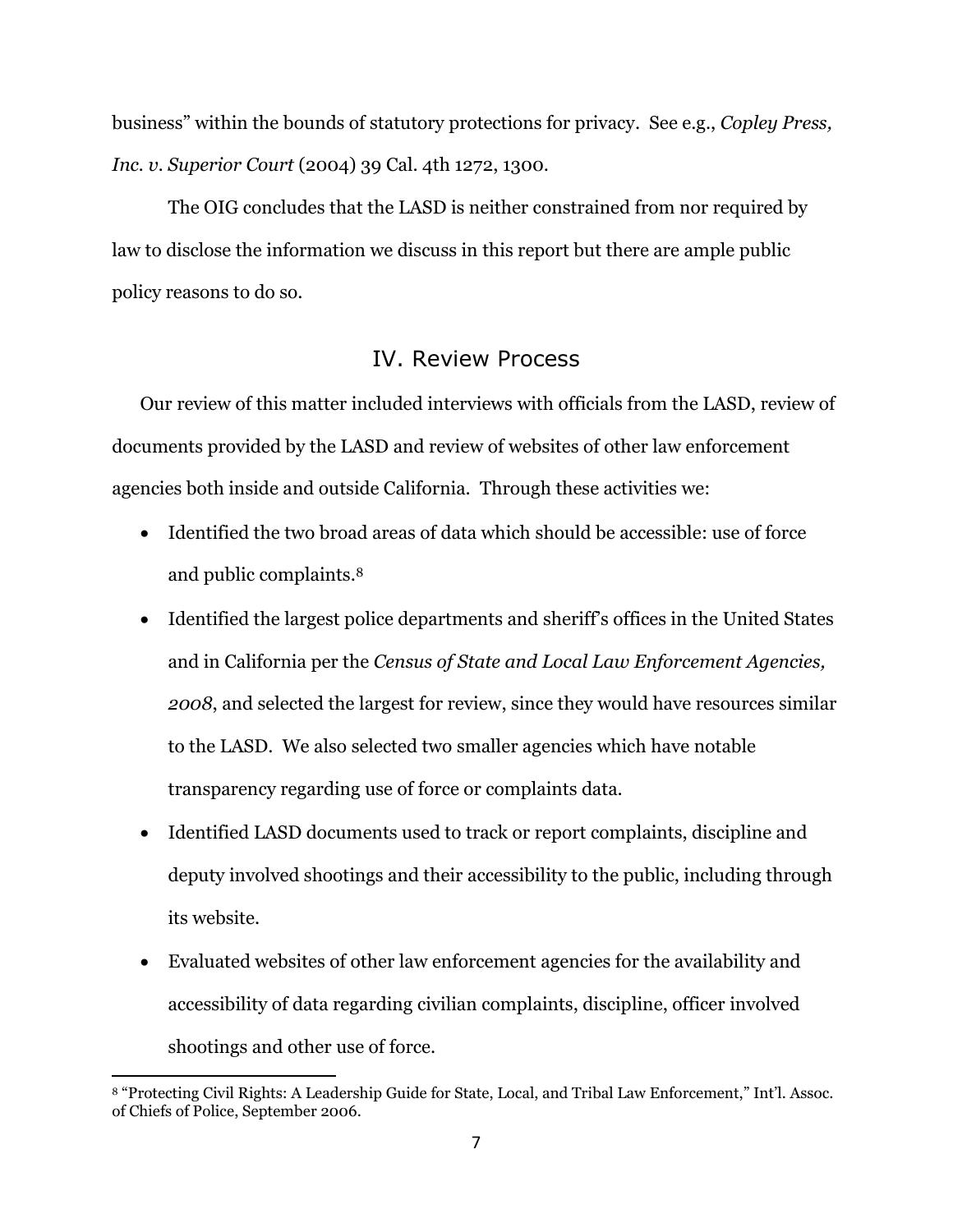# V. LASD Practices and Comparison with Other Agencies Current LASD Practices

The Los Angeles County Sheriff's Department employs over 9,100 sworn law enforcement officers and operates on an annual budget of approximately \$2.8 billion. The LASD compiles a great deal of data concerning use of force and public complaints on a station-by-station basis as well as regionally. While this data is not always tracked department-wide, the ability is present to do so accurately. The Department compiles this type of data for divisional analysis, such as Sheriff's Critical Incident Forum (SCIF) meetings, but does not routinely publish the results either inside or outside the Department. Discipline data must be compiled from the Department's personnel tracking database, but this is only done on a case-by-case or issue-by-issue basis. The database is not accessible to anyone outside the Department and only to managers and other authorized personnel within the Department. The LASD does compile a Quarterly Discipline Report describing each founded internal affairs case and the resulting discipline from that calendar quarter. This document, although it does not contain the names of disciplined deputies, is only distributed to a small group of managers within the Department. 9

Currently, in accordance with California Penal Code section 832.5, the LASD annually reports to the State of California Department of Justice the number of citizen complaints, the number of administrative investigations opened as a result of those complaints, the number sustained, resolved or unfounded and the number of cases

<sup>9</sup> LASD does publish an annual report titled "Year in Review," however, while it contains crime statistics, it does not provide the public with statistics regarding complaints, use of force or deputy-involved shootings.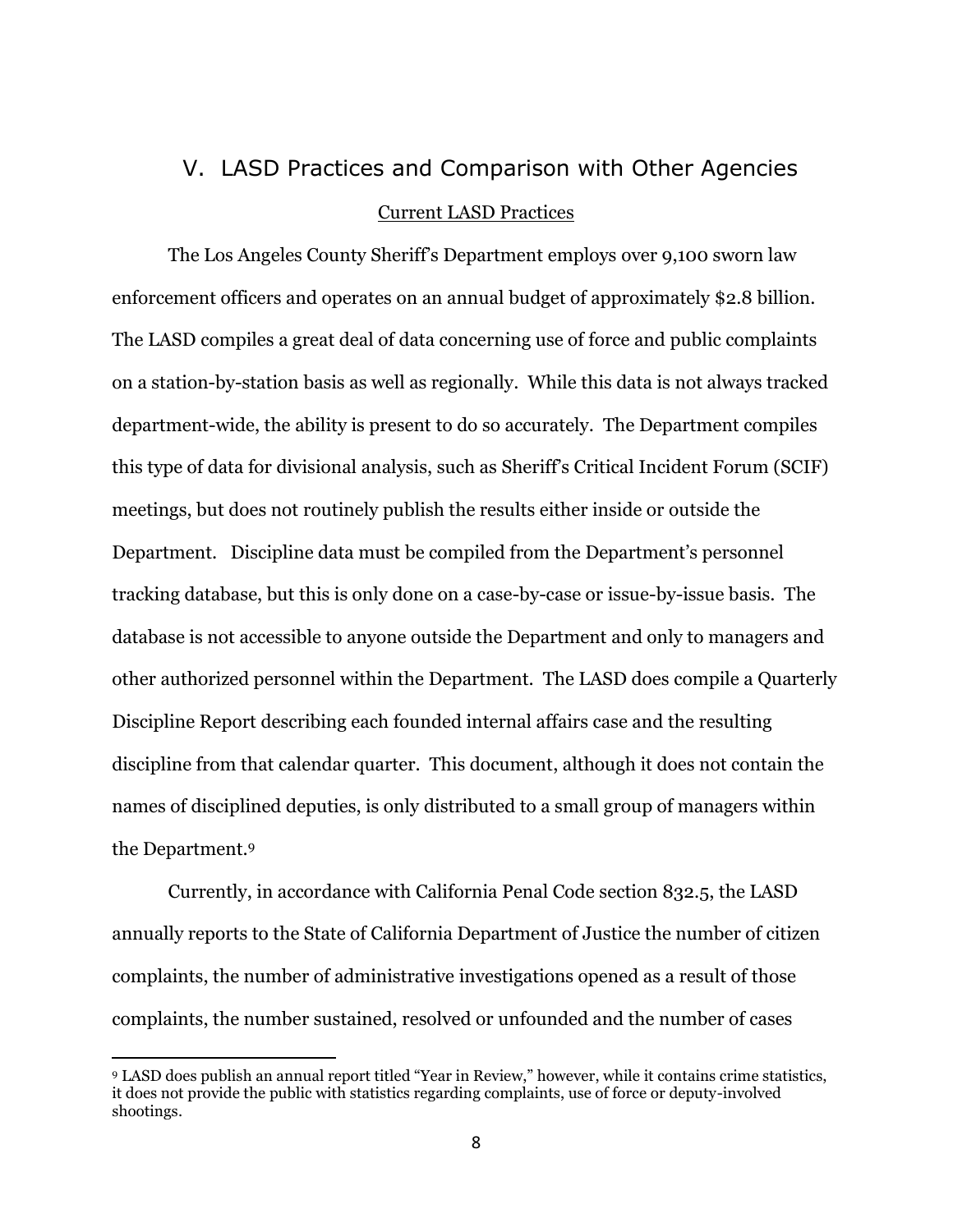pending. The type of complaints made by citizens is distinguished only by whether the complaint was non-criminal or criminal (further distinguished by felony or misdemeanor).

These internal collations of data rarely result in disclosure to the general public even in a redacted form. There is no proactive public disclosure by the LASD of aggregate information about use of force or deputy involved shootings. The Department does respond to media requests for such data on a case-by-case basis. Discipline outcomes resulting from force incidents or misconduct investigations are not published, even where no names are provided. The Office of Independent Review previously issued frequent "Oversight of Administrative Discipline" reports describing discipline cases and their outcomes, but the Sheriff's Department never did so directly and has not adopted this practice since the dissolution of that office.

A soon to be published study conducted by researchers with the San Diego State University School of Public Affairs analyzed the transparency – in terms of data and information – provided through the websites of 350 police departments across the country.<sup>10</sup> The researchers scored each department's website on the presence of 26 elements, including areas such as department policies, historical annual reports, current crime statistics, use of force data, traffic stop data and civil litigation information. "The average department scored just 7.20 out of a possible 26." The LASD was part of the sample and, according to the study's author, had 11 out of the 26 possible elements. This compares to the LAPD, discussed below, which scored 21 out of 26.

<sup>10</sup> Chanin, J., and J. Courts. 2014. Examining the determinants of police department online transparency. Manuscript submitted for publication.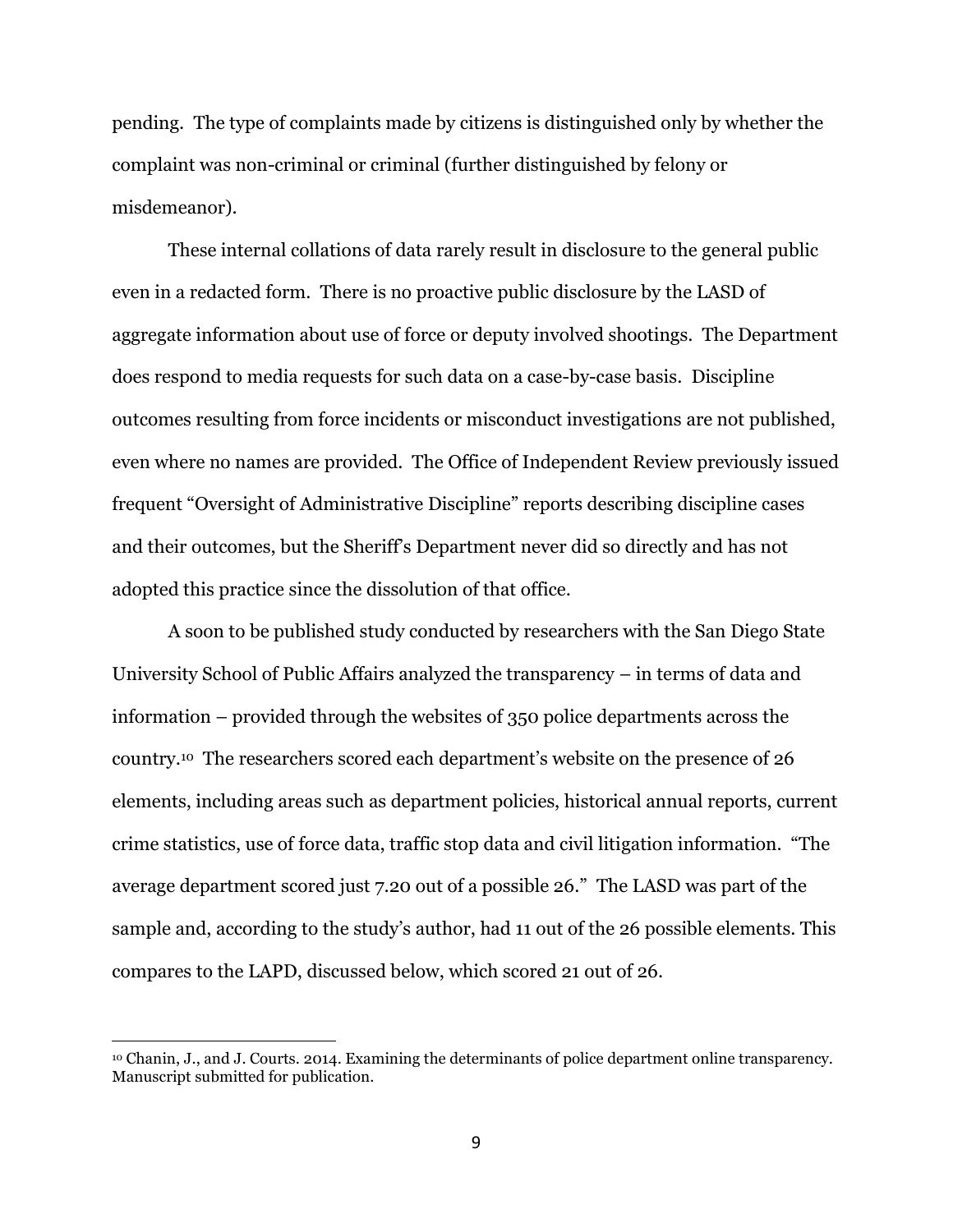#### Other California Law Enforcement Agencies

#### **Los Angeles Police Department**

The Los Angeles Police Department (LAPD) is comprised of 9,921 sworn personnel with an annual budget of \$1.189 billion.

Use of Force and Shootings: In 2009 and 2010, the LAPD published on its website "Annual Use of Force Reports." Although it appears this practice was shortlived, these reports were detailed as to statistics on officer-involved shootings, animal shootings, unintentional discharge incidents, and other uses of lethal force or force resulting in significant injury. For example, in their 2010 report, the LAPD reported there were 26 hit shootings, 14 non hit shootings, 18 shootings at animals and 7 unintentional discharges. These numbers were further broken down to show the bureau and division where the shootings occurred, an analysis of the day and hour in which they took place, the rank of the officer involved in the shooting and the years of employment at the LAPD.

Complaints and Discipline: The LAPD's website contains Quarterly Discipline reports for years 2007 through 2012. These reports include the following: the number of complaints generated by citizens and department employees; the types of allegations; the penalties imposed by the LAPD and discipline imposed for violations of use of force and shooting policies.

Accessibility: The Use of Force Annual Report and the Quarterly Discipline Reports were not easily accessible on the LAPD's website. These reports were found under the subheadings of "Police Commission" and "Special Assistant for Constitutional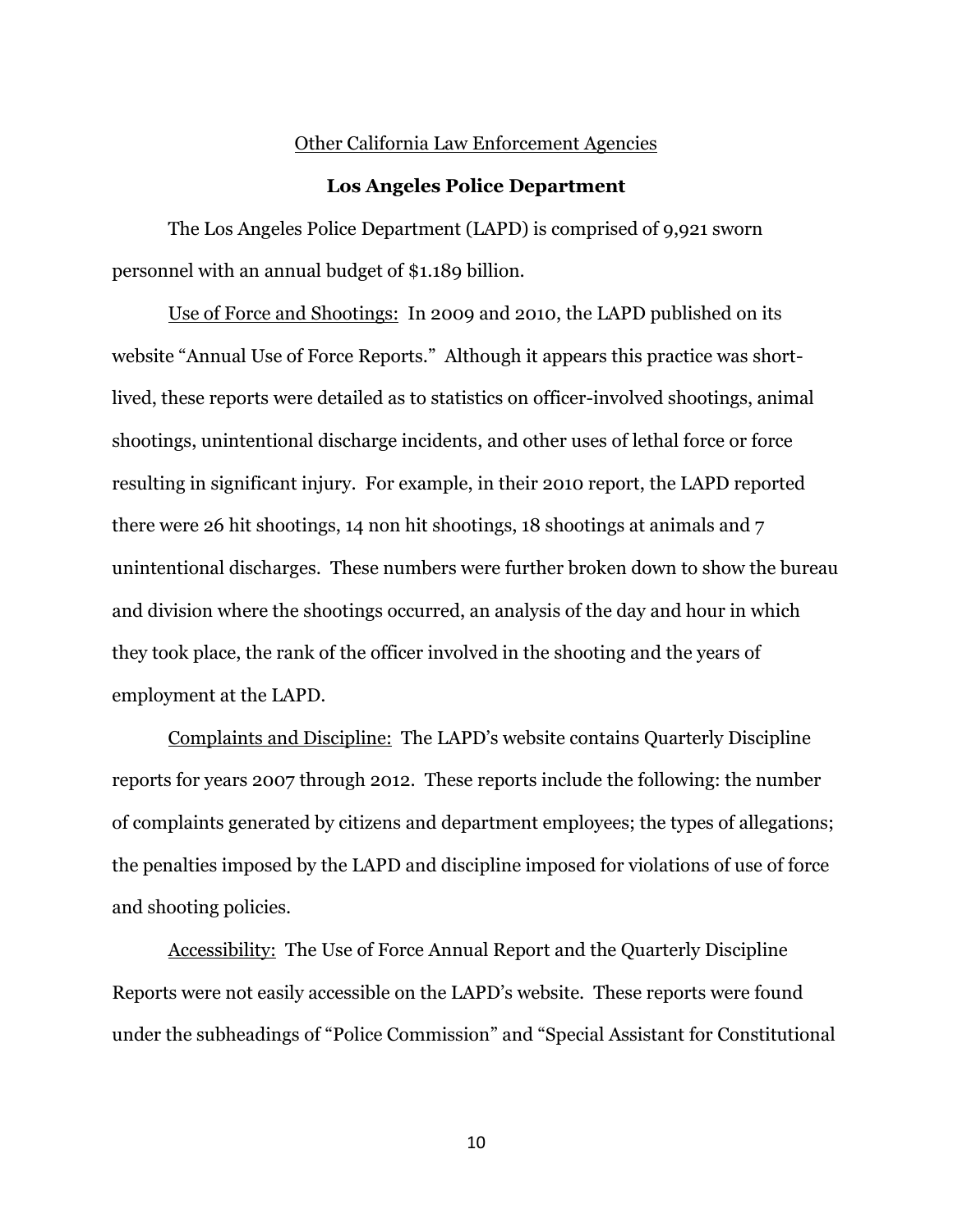Policing." A citizen unfamiliar with these terms and their meaning might find it difficult to find these reports.

#### **San Diego County Sheriff's Department**

The San Diego County Sheriff's Department (SDSD) has 1,322 sworn personnel with an annual budget of \$730 million.

Use of Force and Shootings: The SDSD publishes a yearly "Use of Force/Internal Affairs Statistical Report." These annual reports include the following information to the public: the Use of Force statistics including the type of force used, i.e., Taser, canine, and impact weapons. The Department also releases to the public the number of deputyinvolved shootings including both hit and non-hit shootings. These statistics are further broken down to specify which of the Department's three Bureaus (Law Enforcement Services Bureau, Detention Services Bureau or Court Services Bureau) used force.

Complaints and Discipline: The SDSD also releases statistics compiled by their Internal Affairs Unit which is responsible for investigating complaints initiated by a citizen or internally by a Department member. Statistics include the number of complaints by citizens and by SDSD members broken down by the Bureau being complained about. They further break it down by distinguishing between procedural and use of force complaints.

Accessibility: The SDSD's reports on force can be found in the "complaints and commendations" section of their website. Placement of reports in this section does not lend itself to easy public access.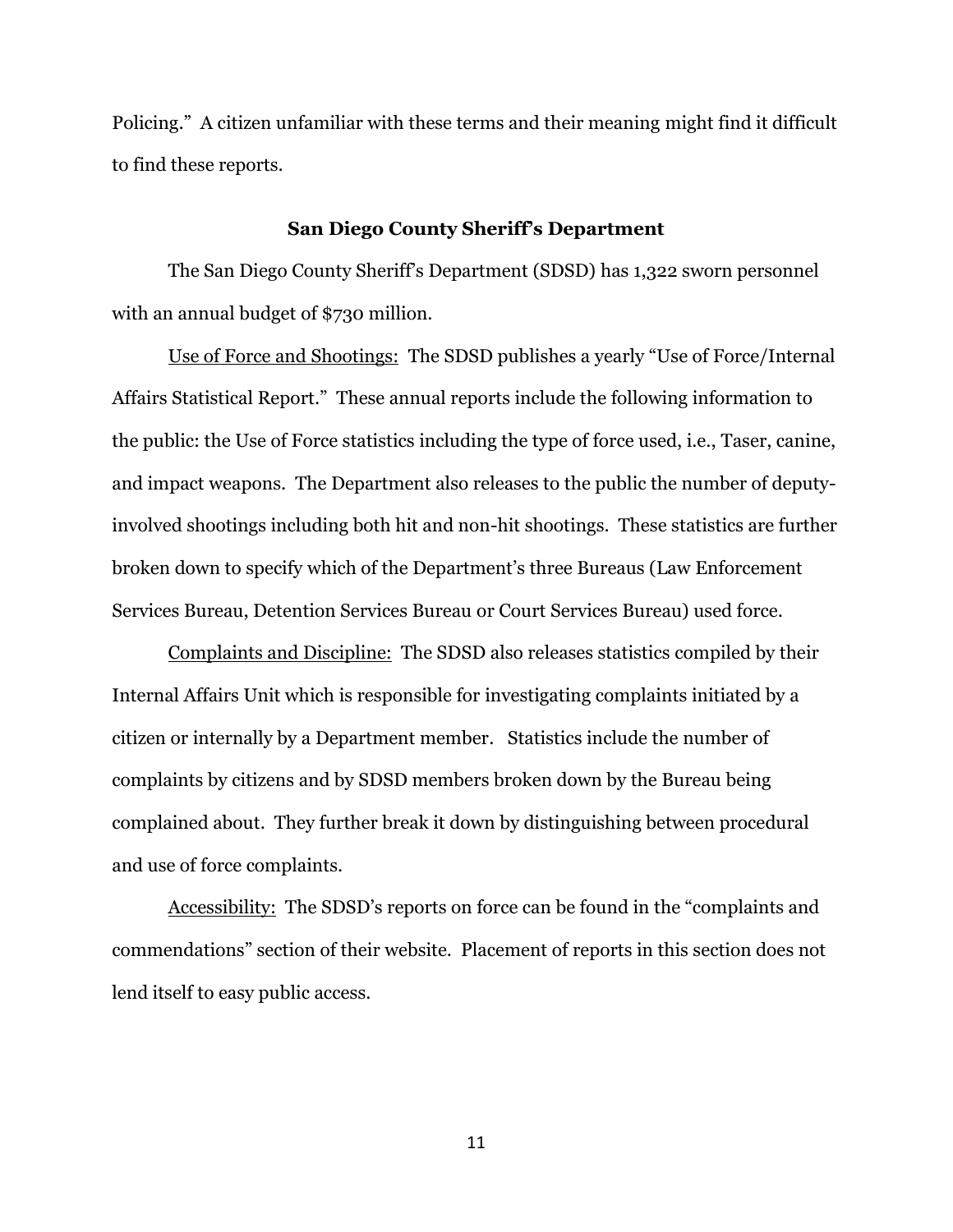#### **California Highway Patrol**

Use of Force and Shootings:The California Highway Patrol (CHP) does not publish any information on use of force or officer involved shootings.

Complaints and Discipline: The CHP publishes an annual report per the Commission on Accreditation for Law Enforcement Agencies, ("CALEA") and their own internal Department policy. Their statistics are divided by Division and Region. The CHP publishes the results of their internal affairs investigations of citizen complaints stating whether they resulted in adverse action. They further publish the number of citizen complaints by division and by type of allegation, e.g. discourtesy, discrimination, validity of citation, arrest, and reason for stop.

Accessibility: The CHP's annual reports can be found on its website under "CHP programs." We found searching for the reports on the CHP's website difficult as the placement of them was under "programs" instead of something more logical like "reports."

#### Out Of State Departments

We reviewed the availability and accessibility of relevant data by the New York City Police Department (NYPD), the Chicago Police Department, and the Philadelphia Police Department. They, along with the LAPD, and the Los Angeles County Sheriff's Department, are the five largest local law enforcement agencies in the United States. In examining disclosure of shootings, force, complaints, and discipline we also reviewed two other smaller agencies which present a particularly proactive model of transparency with their information: the Las Vegas Metropolitan Police Department and the Austin Police Department.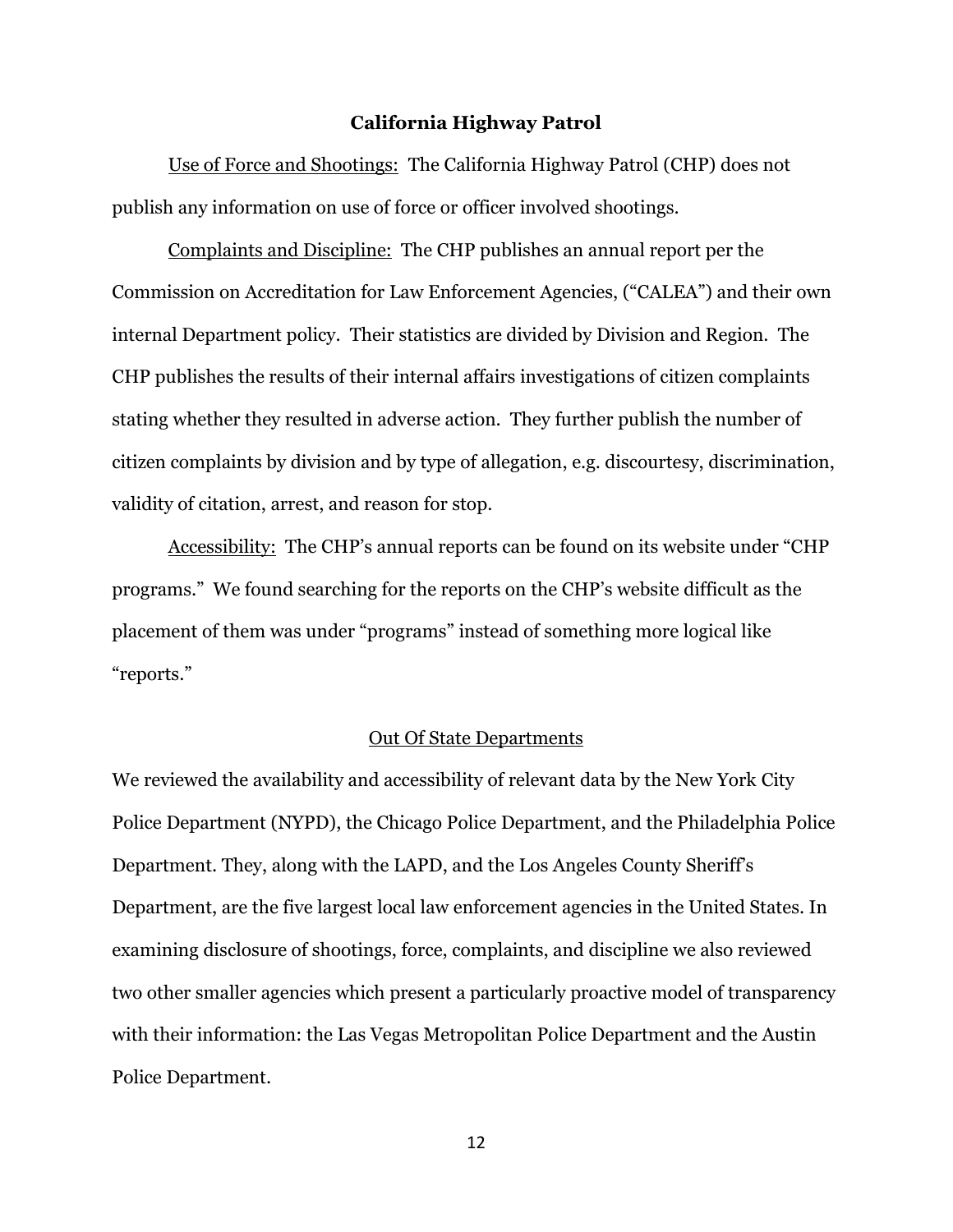#### **New York City Police Department**

The NYPD had 36,023 sworn officers as of 2008.

Use of Force and Shootings: The City of New York provides a number of resources to the public including a very thorough *Annual Firearms Discharge Report.* The sixty-three page 2012 report provides a wide range of data in a user-friendly format. A reader can readily learn, for instance, that in 2012 sixty officers fired their weapons during forty-five adversarial incidents in which sixteen subjects were killed and fourteen others were injured. The department also discloses data in the report covering in which boroughs shootings took place, the ethnicity of subjects who were shot by officers, information about unintentional discharges, and even shots fired to defend against "animal attacks."

Complaints and Discipline:The NYPD does not publish data about civilian complaints or employee discipline but another city entity does. The Civilian Complaint Review Board (CCRB) is independent of the NYPD and its task is to receive, investigate, mediate, hear and make findings and action recommendations on complaints against the NYPD officers. The CCRB states that it "issues a minimum of 14 reports per year to fulfill its mandate to inform the public" and city leaders about the NYPD complaints, case dispositions and discipline. The reports are twelve monthly statistical reports and two bi-annual reports. In its most recent biannual report, the CCRB stated that it received an average of 456 complaints per month during the first half of 2014. The CCRB also produces data on the method the complainants used to contact the CCRB to file complaints, as well as location of incidents leading to complaints and demographic data. Thus, a reader can quickly learn that in the first half of 2014, African-Americans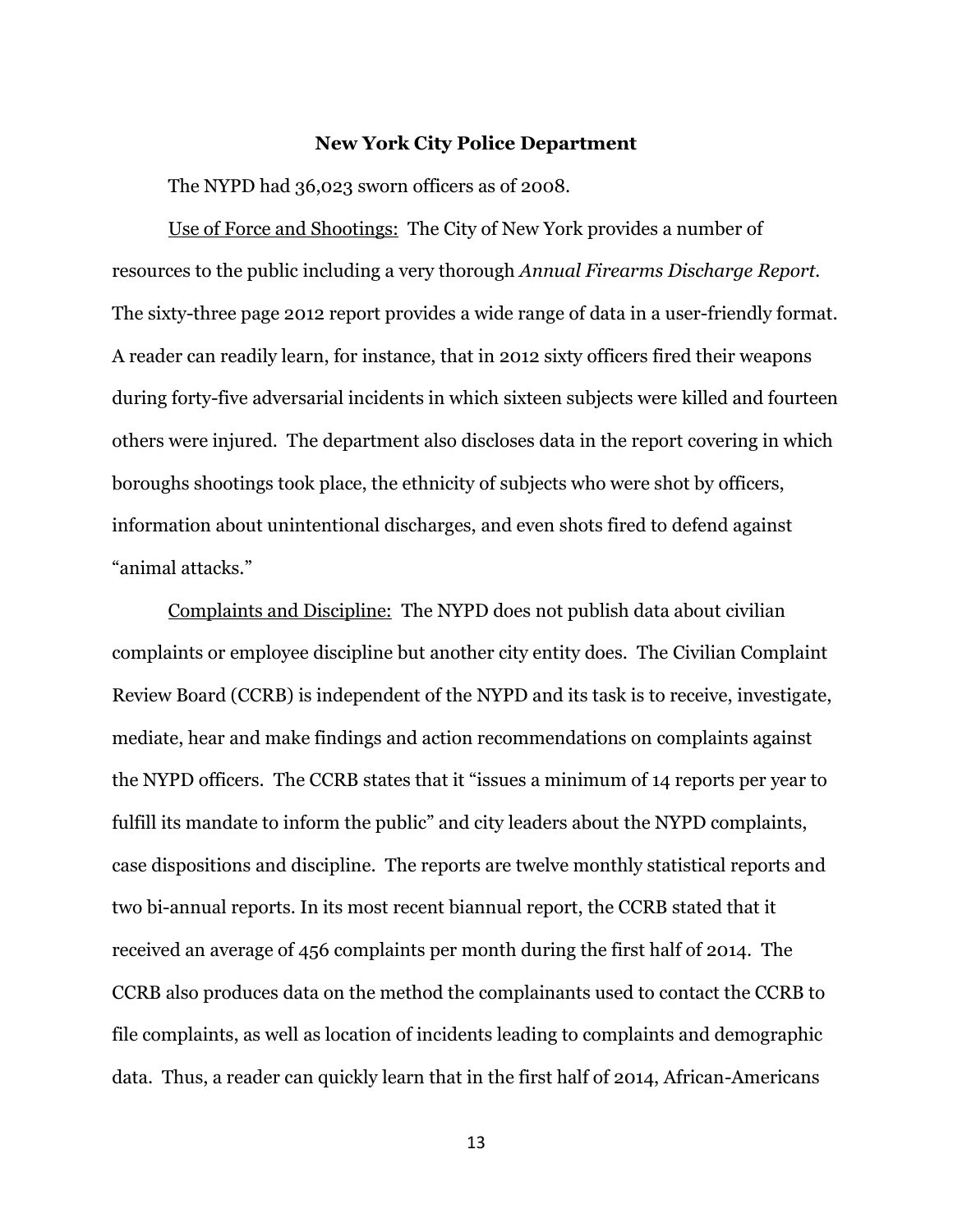made up 54% of alleged victims of misconduct but comprise 23% of the city's population. A reader is also able to learn that of 901 cases that were fully investigated in the first half of 2014, 137 were substantiated.

The CCRB's Administrative Prosecution Unit (APU) also publishes a quarterly report pursuant to a memorandum of understanding with the NYPD. The report describes dispositions of administrative cases the APU files, discipline outcomes and the current status of cases awaiting trial.

Accessibility: The NYPD's Annual Firearms Discharge Report is found in the "Reports and Information" section which is accessible from the website front page. The CCRB's reports and statistics are easy to find on a well-marked "News, Reports and Statistics" link on the home page.

#### **Chicago Police Department**

The Chicago Police Department had 13,354 sworn officers as of 2008.

Use of Force and Shootings: The Independent Police Review Authority (IPRA), which is part of the city but independent of the police department, publishes complaint outcome as well as officer involved shooting data. This includes the district in which a shooting took place as well as the ethnicity and gender of the involved individual. The IPRA releases similar information regarding Taser discharges.

Complaints and Discipline: The Internal Affairs Division of the Chicago Police Department published annual reports covering the years 2009 through 2012 of cases that included "criminal misconduct, operational violations, substance abuse, and offduty incidents that warrant department oversight." The 2-page 2012 report categorized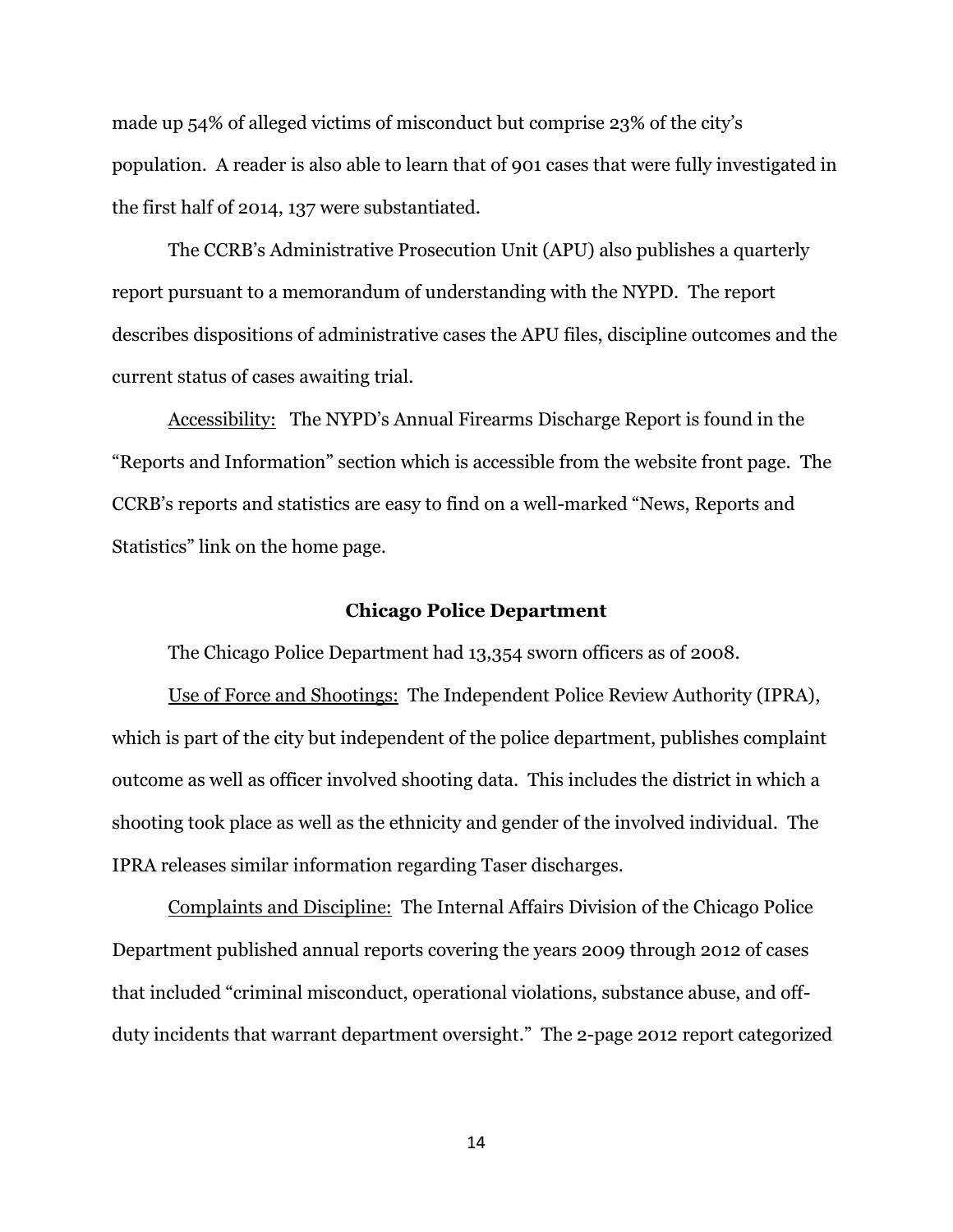the types of complaints received, for example verbal abuse, and how many officers were discharged or suspended.

Following recent litigation where a state appeals court ruled that the release of records of complaints against individual officers would not violate officer privacy, the City of Chicago agreed to release such misconduct complaint records so that the public would have more information available.

The IPRA has responsibility for the intake of all allegations of misconduct from members of the public and investigates allegations of excessive force, domestic violence, coercion through violence, or verbal abuse. All other allegations are referred to the Internal Affairs Division for resolution. (This model is unlike the LASD where all complaints - known as Service Comment Reports - are handled by the involved deputy's assigned unit. When such a complaint is serious enough to merit an administrative investigation, it is conducted either by the deputy's assigned unit or by the Internal Affairs Bureau.)

Accessibility: The Internal Affairs Division annual reports are not easy to find. A user has to know that one can find IAD reports page through the "Inside the CPD" tab on the homepage. The IPRA's reports are logically placed in the "Resources" section and are easy to find.

#### **Philadelphia Police Department**

The Philadelphia Police Department had 6,624 officers as of 2008.

Use of Force and Shootings/Accessibility: The Philadelphia Police Department's website has a prominent section covering officer involved shootings which is highly visible on the homepage. The dedicated officer involved shooting page explains the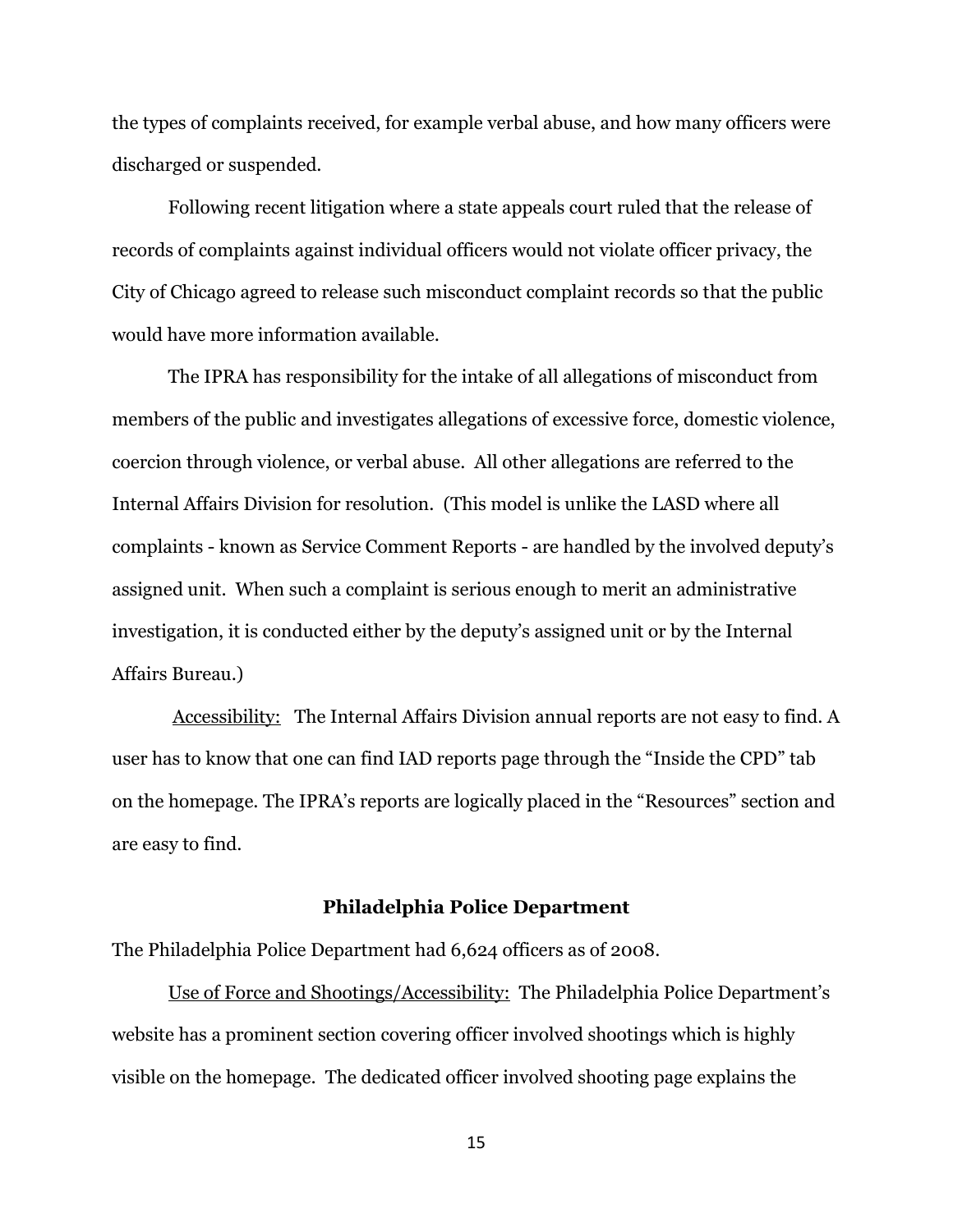investigation process that occurs after deadly force is used. The page includes a chart that compares the number of officer-involved shooting incidents to other crimes in general, and firearms offenses and assaults on a police officer specifically. A remarkable feature provides maps which lay officer involved shooting locations over other gun crimes and civilian-on-civilian shootings so that the public can gain an understanding of where incidents take place in Philadelphia.

The page also has a link to a summary of each officer involved shooting that takes place. A reader is able to learn where and when the incident occurred, whether the subject was wounded, killed or arrested, whether the officer was wounded or killed and finally the outcome of the district attorney's criminal evaluation as well as the administrative determination by the police department's use of force review board.

The department explains why it provides such a high degree of information on the same page:

We post this information to make transparent the police department's process when an officer involved shooting occurs. We believe that your trust and confidence in the Philadelphia Police Department will increase as you understand what our officers encounter, how we prepare them for these encounters, and how we hold them accountable for their actions.

Complaints and Discipline: The department does not appear to publish any discipline or other use of force data. The Philadelphia Police Advisory Commission did release complaint data for the 2009-2012 timeframe. The Commission only released data of complaints it has received which number from 50 to 300 per year while the police department receives from 700 to 800 complaints annually.<sup>11</sup> Initiating a complaint requires two clicks on the department website.

<sup>11</sup> <http://technical.ly/philly/2013/01/28/city-of-philadelphia-police-complaint-data-api/>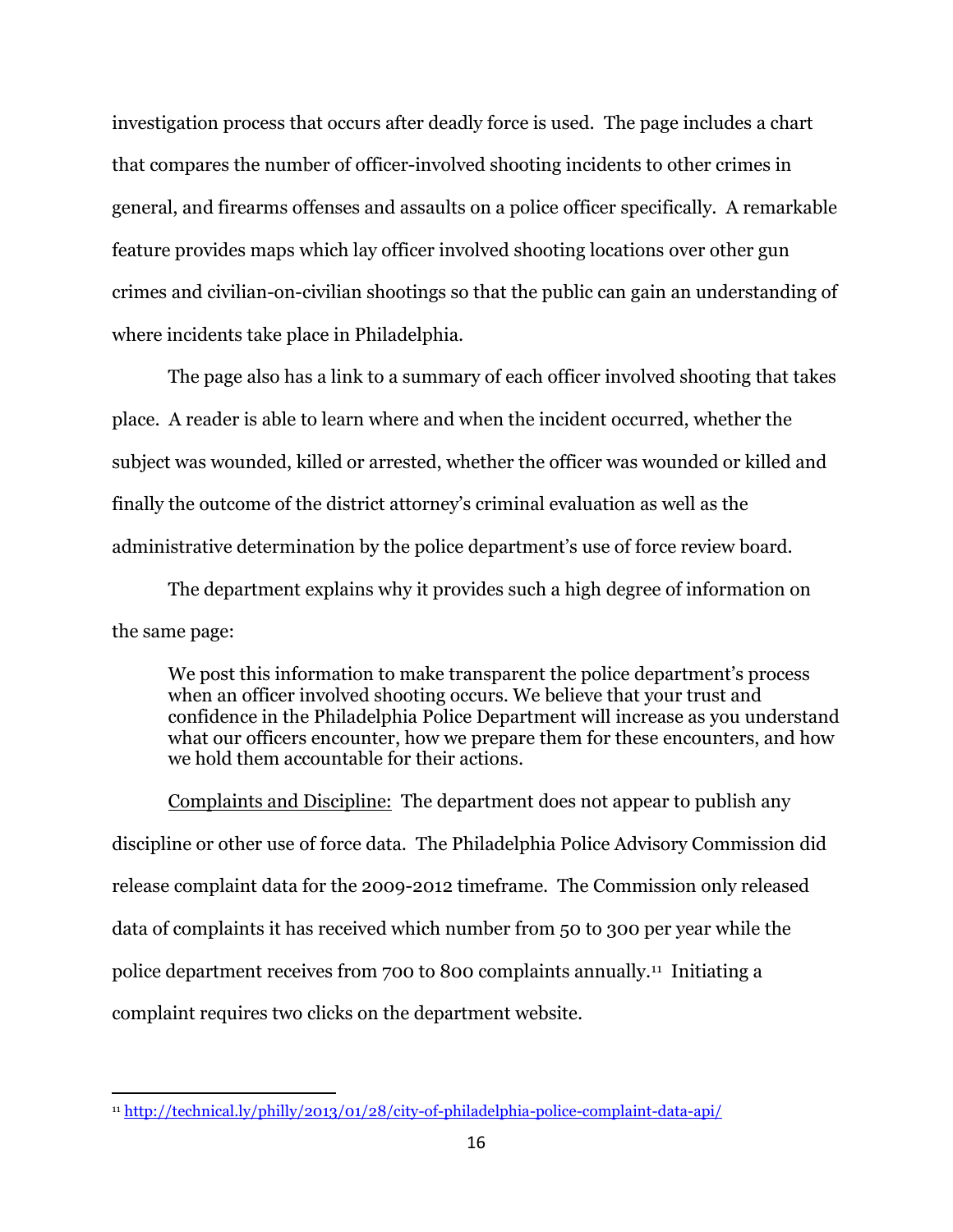Accessibility: The information provided by the Philadelphia Police is highly accessible. The "Officer Involved Shooting" page is very prominently placed near the center of the home page.

#### **Las Vegas Metropolitan Police Department**

The Las Vegas Metropolitan Police Department (LVMPD) has 2,942 officers.

Use of Force and Shootings: In 2012 the LVMPD created an Office of Internal Oversight (OIO) which is assigned to "provide a continual review process for all issues surrounding the use of deadly force by police officers." The Office publishes a number of reports and statistics intended to enhance transparency surrounding shootings. A visitor to the LVPMD website will find a page explaining the Department's seventeenstep use of deadly force review process.

The page for officer-involved shootings lists each completed investigation along with links to the District Attorney's decision regarding criminal liability, the Force Investigation Team report and the Office of Internal Oversight review report. The degree of disclosure is notable in that the involved officers are named in all the documents which contain evaluations of their respective conduct. Similarly, the nonfatal shooting page contains both these reports. In California, the Penal Code would most likely preclude disclosure of some of this information if attached to specific officers' names.

Similar to the NYPD's firearms discharge report, the LVMPD's OIO publishes an annual *Deadly Force Statistical Analysis* which covers the previous five years of officer involved shootings. The LVMPD explains in the introduction that the published analysis "reflects the Department's continued willingness and responsibility to be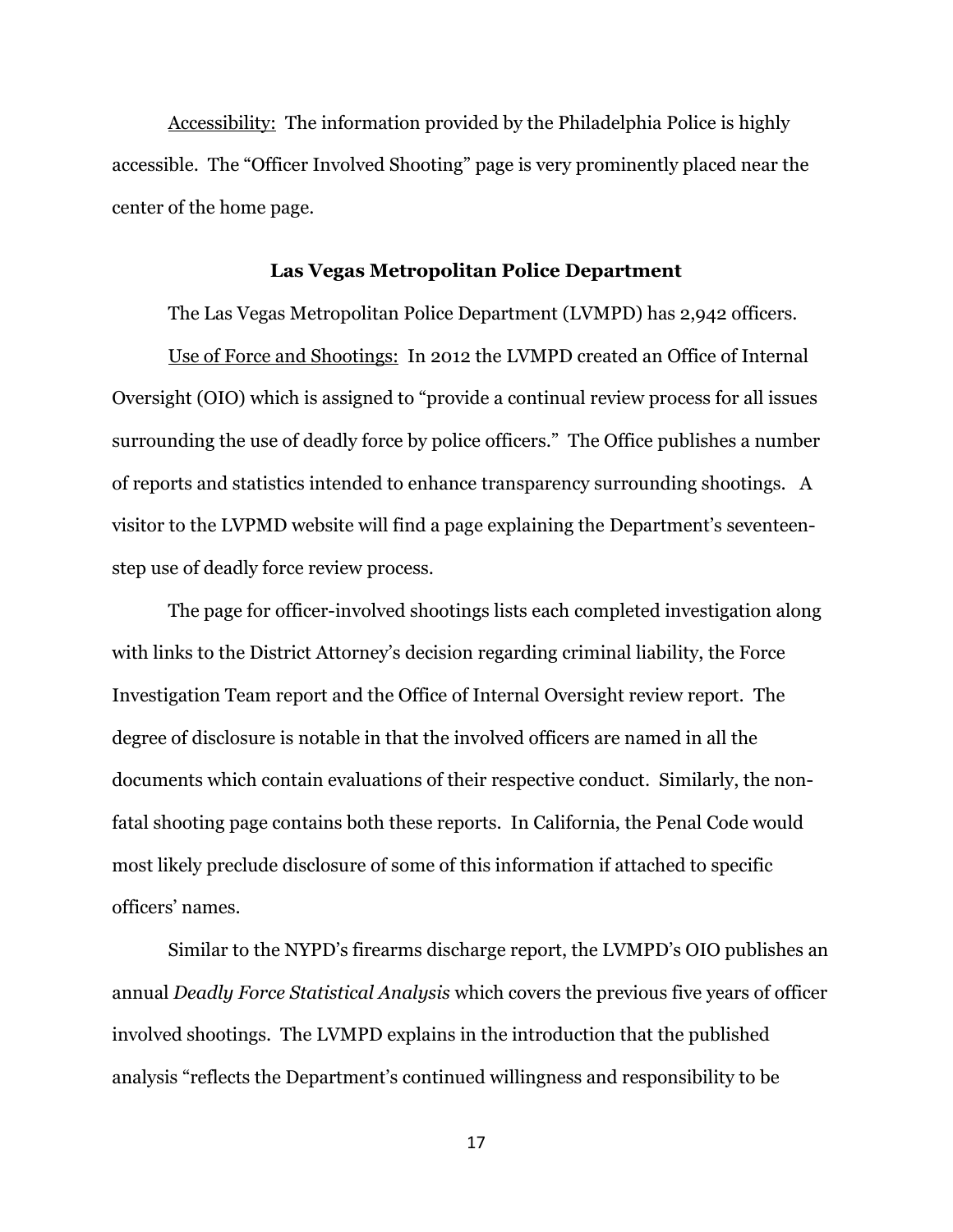transparent and accountable. In an effort to build community trust and enhance its police service, the LVMPD has taken steps to place police use of force incidents at the forefront…" <sup>12</sup> The report identifies demographics and describes the circumstances surrounding the incidents.

One recent report goes beyond the numbers into some significant analysis, for instance the remarkable disclosure that "mistake-of-fact" shootings by the police are the most significant contributing factor to the proportional over-representation of African-American OIS subjects. In mistake-of-fact shootings, officers incorrectly perceive subjects present immediate, life-endangering threats. In actuality, the actions of these unarmed subjects, while in some cases unintentionally provocative, are not assaultive."<sup>13</sup>

Complaints and Discipline: The Internal Affairs Bureau posts a summary of citizen contacts and provides some statistical information on the most common complaint categories: interaction with the public, neglect of duty, use of force, and standards of conduct. The most recent published data is for 2012.

Accessibility: Both the Office of Internal Oversight and Internal Affairs pages were directly accessible from the page through the drop-down menu on the "About LVMPD" page.

#### **Austin Police Department**

The Austin Police Department (APD) had 1,515 officers as of 2008. The APD publishes a number of reports which are intended to enhance transparency. The Texas Code of Criminal Procedure requires that most agencies submit an annual racial

<sup>&</sup>lt;sup>12</sup> Sheriff Douglas Gillespie, *Deadly Force Statistical Analysis 2009-2013, July 1, 2014,* at p. 4. <sup>13</sup> *Id.* at p. 6.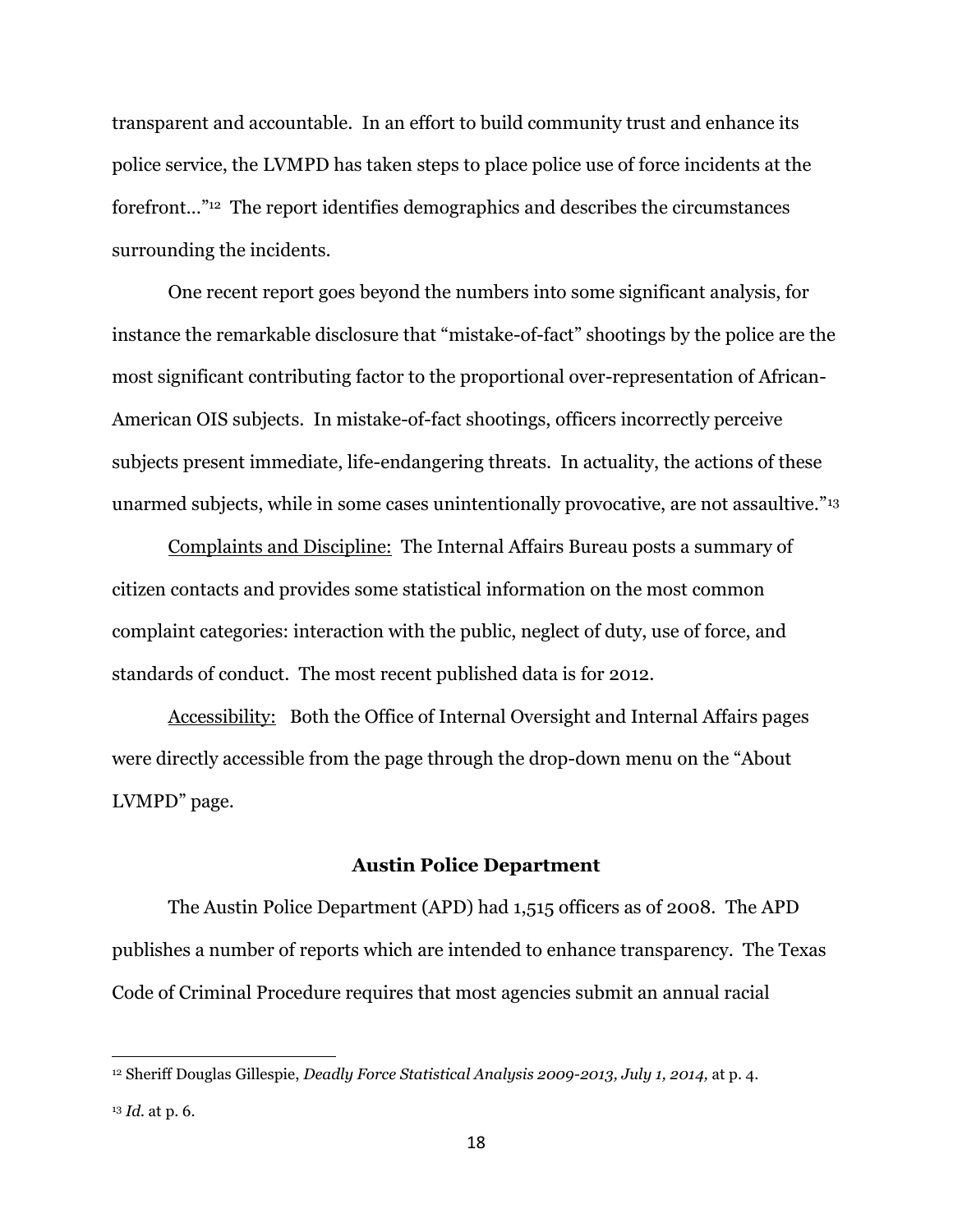profiling report to the Texas Commission on Law Enforcement. The report discloses the number of motor vehicle stops, the ethnicity of the driver, the number of vehicle searches, and how often searches result in the discovery of contraband.

Use of Force and Shootings:The APD publishes an annual report called the *Response to Resistance Dataset* which focuses on "any physical contact with a subject by an officer using the body or any object, device, or weapon, not including unresisted escorting or handcuffing of a subject…" Unlike the other agencies discussed above, this report encompasses both uses of firearms and less lethal means of force. It provides data on the type and level of force used, ethnicity of the subject, the reason for the contact and the extent of injuries received.

Complaints and Discipline: The Austin Office of Police Monitor (OPM) is independent of the police department. The OPM receives and assesses complaints and monitors internal affairs investigations conducted by the police department. The OPM has historically published bi-annual updates which include data and statistics "relating to the number and types of complaints, geographic area of the incidents, as well as a breakdown by the race/ethnicity of complainants." The OPM also publishes individual disciplinary memos under the Texas open records codes which allow far more disclosure of misconduct records than allowed in California, including the name of the involved officer. The published memos include a summary of the allegations, the policy violation deemed "founded," and the imposed discipline.

Accessibility:While not entirely obvious, there is a direct link to the Austin Police home page to both the racial profiling report and the response to resistance dataset by clicking though "APD Reports."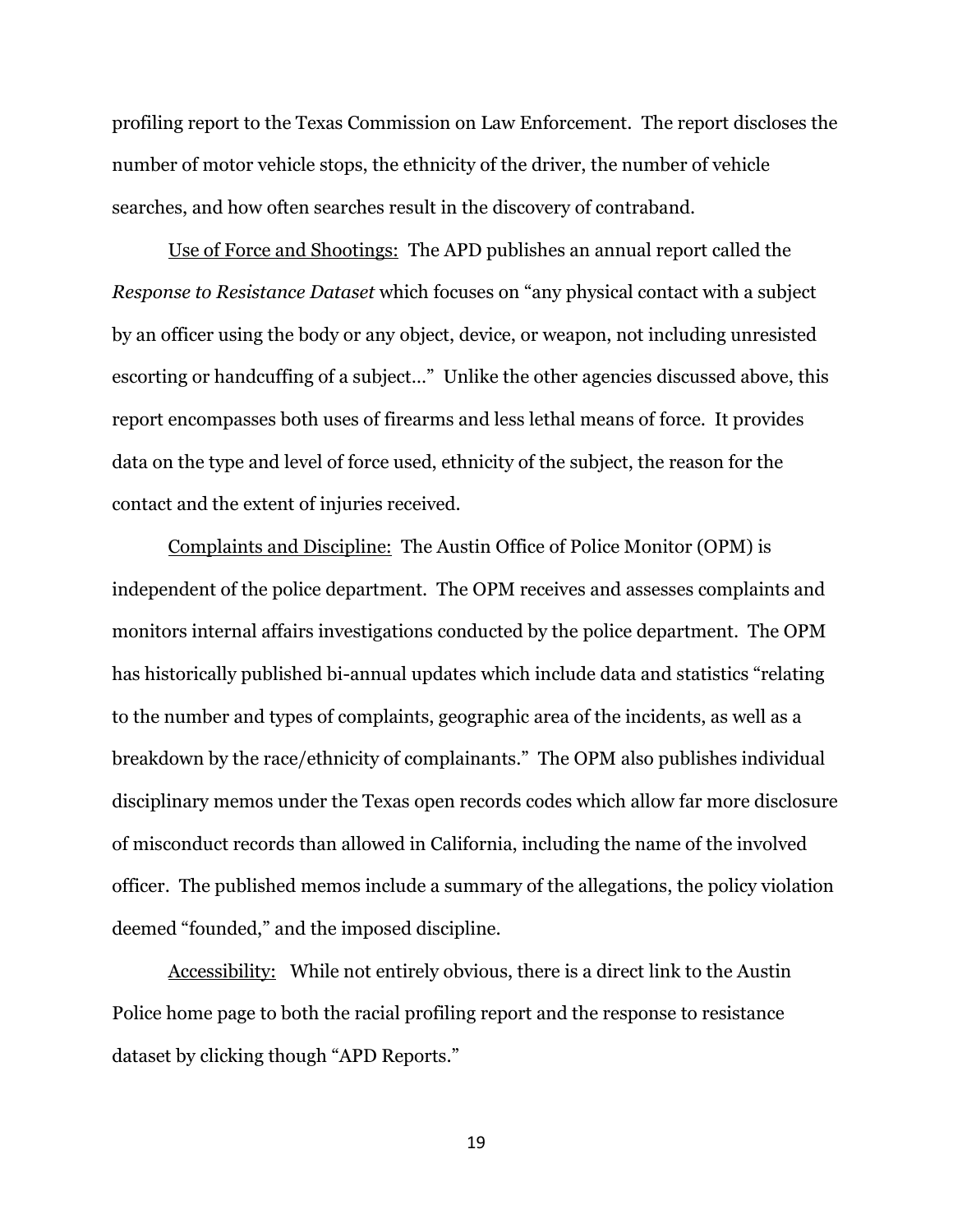#### **Other Notable Jurisdictions**

The OIG also took note of two other jurisdictions which are undertaking significant transparency measures. The Portland Police Bureau publishes details on-line about officer involved shooting incidents including the entire death investigation report authored by detectives. In addition, the department also publishes a Stops Data Collection report for traffic stops as well as a report for pedestrian and bicycle stops.<sup>14</sup> Thus the department was able to disclose that an African-American motorist was four times (8.3% of all stops) as likely to be asked to give consent to search his vehicle as a white motorist (1.9%) of all stops even though contraband was found more often in a the searched vehicle of a white motorist (44.2% discovery rate) than an African-American driver (30.5% discovery rate).

As a result of a high profile officer involved shooting, the Dallas Police Department put a number of reforms in place in 2012. It has a prominent Officer Involved Shooting web page which is visibly accessible from the Department's homepage. The OIS page includes an explanation of the Dallas Police's use of deadly force policy, charts plotting the number of shootings going back ten years and a map detailing where in the city shootings have taken place. Moreover, the Dallas Police Department also publishes a table detailing each shooting incident with data provided for location of the shooting, whether the suspect was killed, the race and gender of the subject and what, if any, weapon the suspect possessed. That last category is very helpful for stakeholders to track how many shootings of unarmed civilians take place.

<sup>14</sup> Portland Police Bureau, *Stops Collection Data* (Feb. 13, 2014) [<http://www.portlandoregon.gov/police/article/481668>](http://www.portlandoregon.gov/police/article/481668)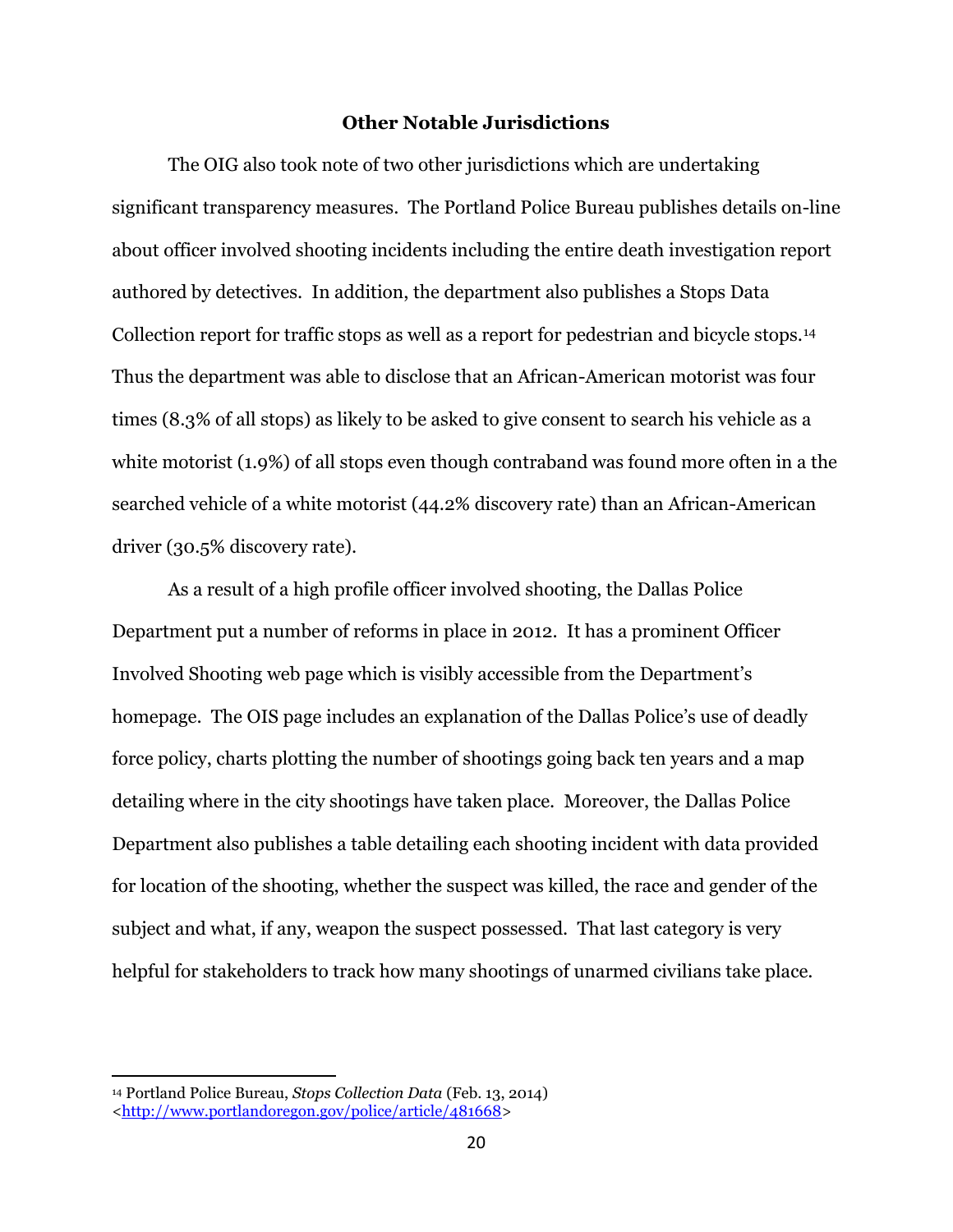The table also names the involved officers and provides their gender and race. A user can click on each incident to access a summary of the shooting event.

## VI. Conclusion

Our of law enforcement agencies illustrates that police agencies comparable to the LASD in size and resources in several jurisdictions are much farther along than the LASD in providing detailed, accessible information to the public describing the uses of force employed by the departments as well as their internal discipline and complaint response processes. The large California law enforcement agencies that have made similar transparency strides toward greater communication with the public they serve have been able to adapt this technique to California laws protecting police personnel information. We therefore conclude that detailed information sharing has been adopted as a best practice in law enforcement and that the LASD can and should disclose more information to the public. It is evident that currently the LASD discloses to the general public only that information which is required by the Penal Code. The Department has taken no other steps to regularly provide information to the public regarding use of force, deputy involved shootings, discipline and complaints against the Department generated by citizens or internally. There is currently an unprecedented demand and momentum toward greater transparency in government and specifically law enforcement agencies and the LASD can and should adopt practices consistent with the trend.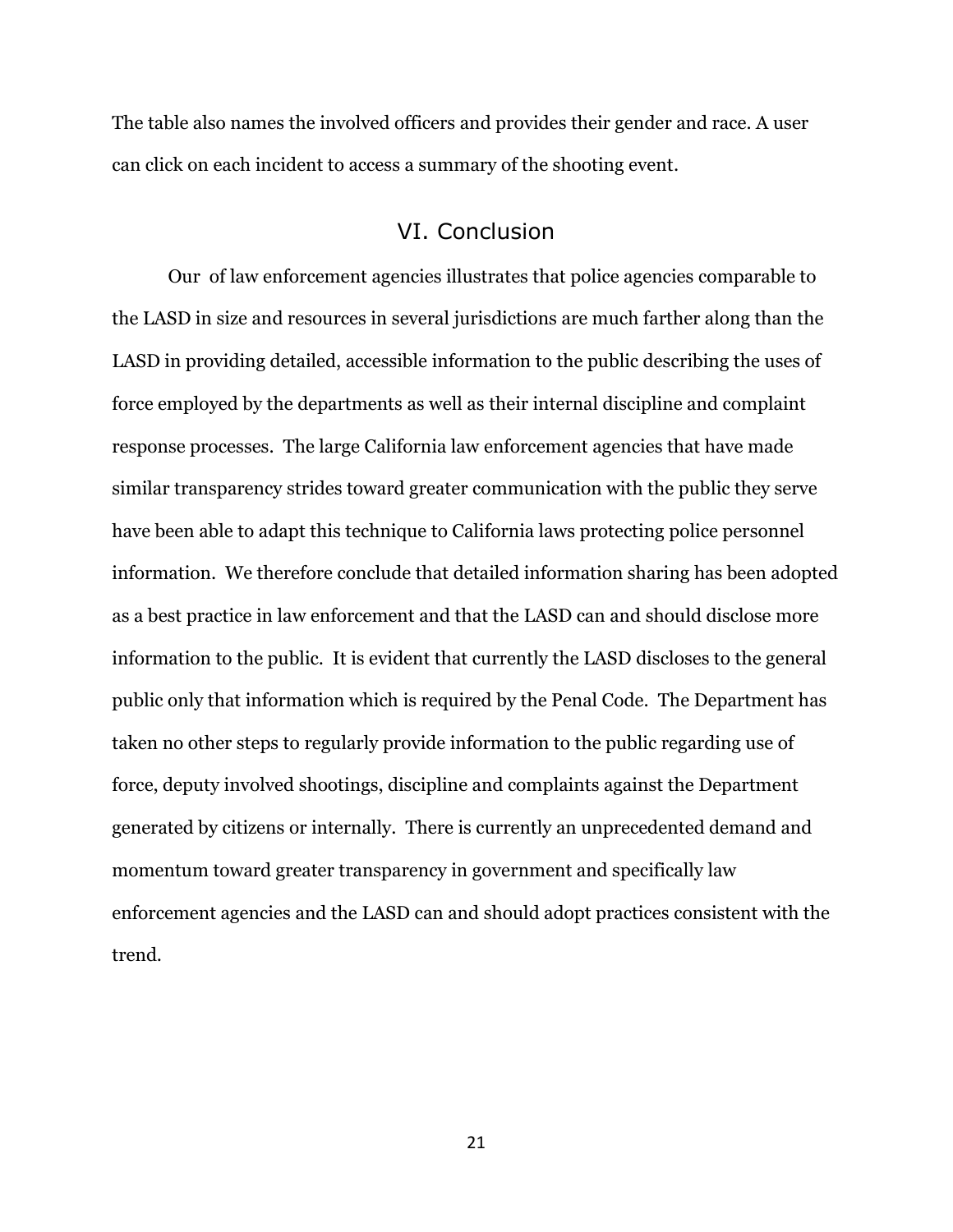The OIG submitted a draft of this report to LASD leadership for review. We are eager to join with the Department in fashioning procedures which will constitute a model of best practices in data disclosure and serve as a basis for improving transparency generally.